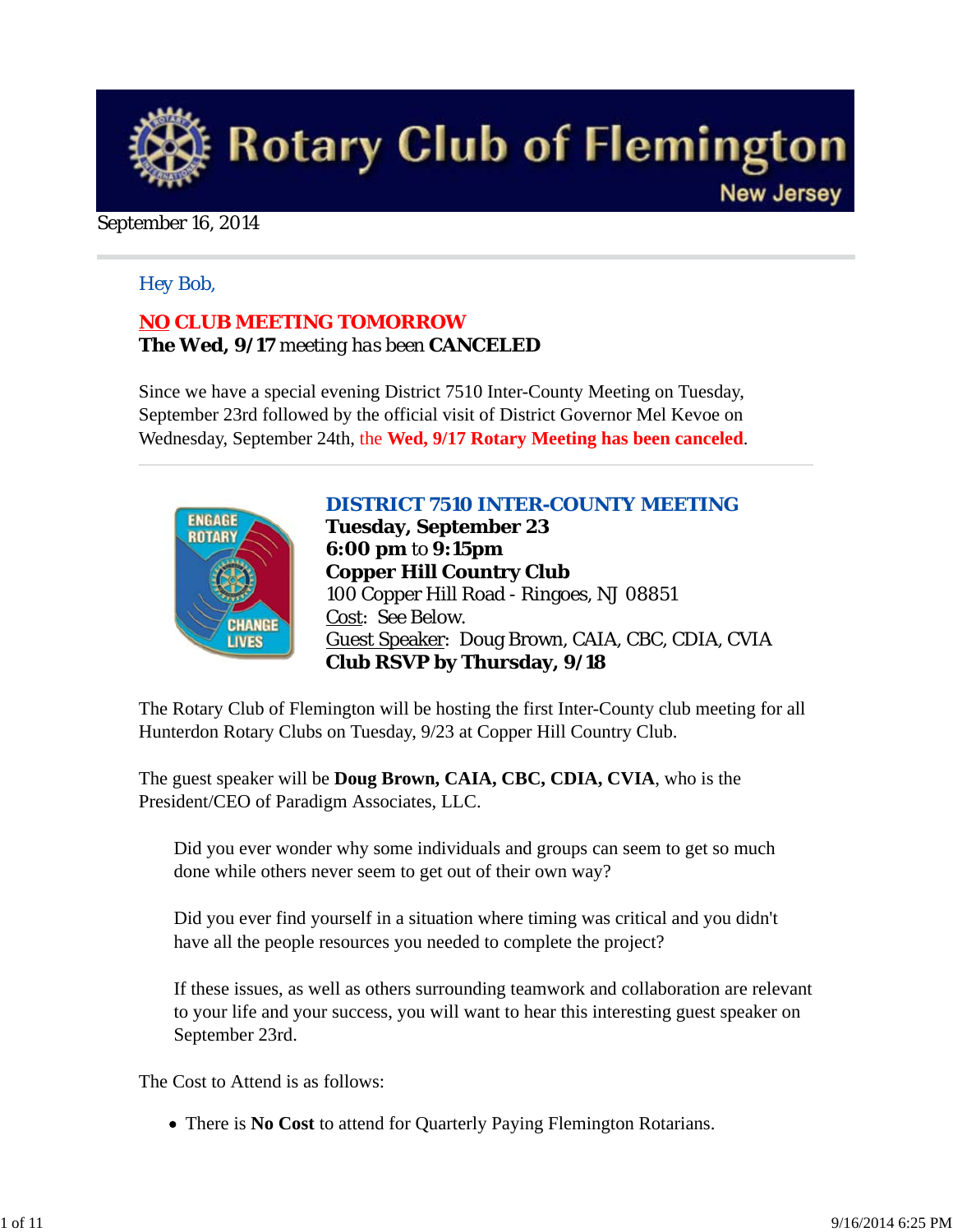- The cost is **\$14** for Weekly Paying Flemington Rotarians.
- The cost for all other guests and members of other Rotary Clubs is **\$30** per person.

**Group Head Count by Thursday, 9/18**: Each Rotary Club is requested to track their own clubs attendance and submit a head count to Lynn Hyman no later than Thursday, September 18th. Each club shall include a list of all member names that will be attending. **Click Here** to generate an email to RSVP to Lynn.

Members of Flemington Rotary that are interested in attending shall also RSVP to President Lynn.

**Group Club Check**: The Rotary Club of Flemington would like each club to bring one check made payable to the "**Rotary Club of Flemington**" for their clubs total attendance. We ask each club to obtain individual payments from their own members.

### *DISTRICT GOVERNOR OFFICIAL VISIT* **Wed, 9/24 at 12:15pm DG Mel Kevoe Copper Hill Country Club**

District Governor **Mel Kevoe** will be making his official visit to the Flemington Rotary regular lunch meeting on Wed, 9/24. We ask all members to do their best to attend this meeting and show support for our District Governor.



*40th Annual PANCAKE DAY & KIDS EXPO* **Saturday, November 1** from **8am** to **12noon** H.C.R.H.S. Commons

29 Junction Road - Flemington, NJ 08822

If you enjoy a great family event and lot's of delicious pancakes, then plan to attend Flemington Rotary's 40th Annual Pancake Day & Kids Expo on Saturday, November 1 from 8am to 1pm. Please note the new times! Doors open at **8am** and close at **12noon**. More info to follow shortly.

# *Hello from Past Flemington Rotarian, BRUCE MORGAN*

We received the following email from former Flemington Rotarian, Bruce Morgan. Bruce had also served as Club President from 2000-2001:

Inasmuch as I have not lived in Flemington for 10 years, it is probably best if I be removed from the Rotary mailing list, just to help you clean up the clutter. Do give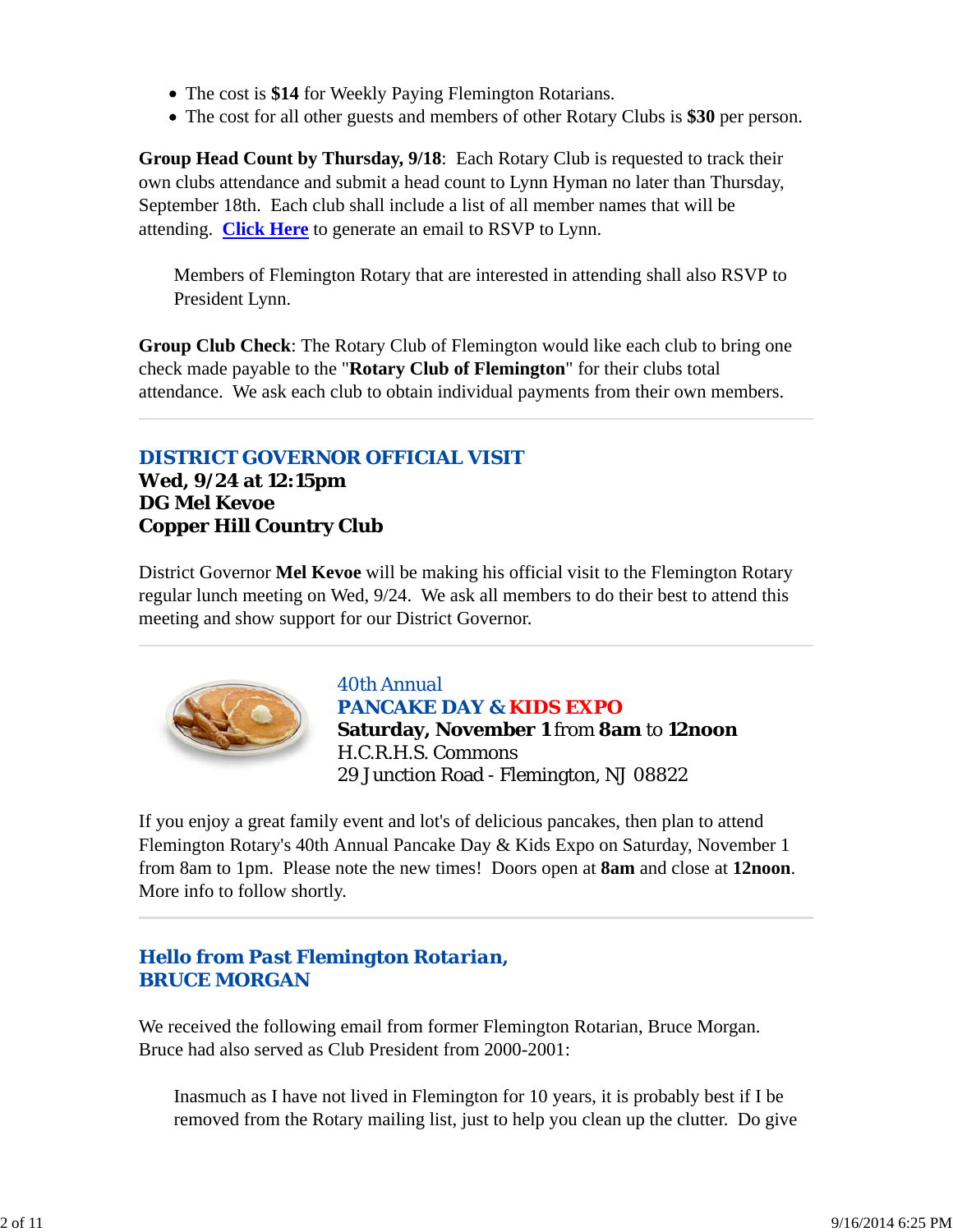my best to the club members, whom I remember with fond affection. I now live in Kansas City, MO in retirement, and am currently living in Paris, France, where I am serving as Visiting Pastor at The American Church in Paris. Nice gig. I do weddings primarily - about 130 in my six month tenure. My wife, Nancy, is with me, and we will celebrate our 52nd wedding anniversary in Paris in December. Thanks! Bruce Morgan

#### *18th Annual EAT, DRINK & SHARE*

**Monday, November 3, 2014** The Pines Manor, 6pm to 9pm 2085 State Route 27, Edison, NJ 08817

Our club annually takes a table of (10) with additional tickets available for purchase. If anyone is interested in attending, please contact President Lynn Hyman at **lynnjim5@verizon.net**. The first ten complimentary tickets will go to the first people that request them. Once the complimentary tickets are gone, additional tickets will be available for purchase in advance or at the door.

#### *HONDURAN WATER & SANITATION PROJECT RECEIVES GLOBAL GRANT* **\$12,250 Contribution**

Past President Ira wanted to share the information that the Hunterdon Medical Center Foundation will be presenting Flemington Rotary with a \$1000 check at the Wed, 9/10/2014 club meeting. The donation is to support our clubs participation in an International Global Grant (**Honduran Water & Sanitation Project**).

Flemington Rotary (along with multiple other Rotary Clubs), the Hunterdon Medical Center Foundation and Hunterdon Central's Interact Club have joined together for a total contribution of a **\$12,250**. As a result, Flemington Rotary will receive three and a half (3.5) Paul Harris recognition credits.

The following is an online article published by the Rotary Club of Milford, New Hampshire that further elaborates on the project. **CLICK HERE** to read the online article or read below:

# **HONDURAN WATER & SANITATION PROJECT RECEIVES GLOBAL GRANT**

by Douglas Rupert Rotary Club of Milford, NH July 29, 2014

\_\_\_\_\_\_\_\_\_\_\_\_\_\_\_\_\_\_\_\_\_\_\_\_\_\_\_\_\_\_\_\_\_\_\_\_\_

The Milford, New Hampshire and the Danli, Honduras Rotary Clubs are pleased to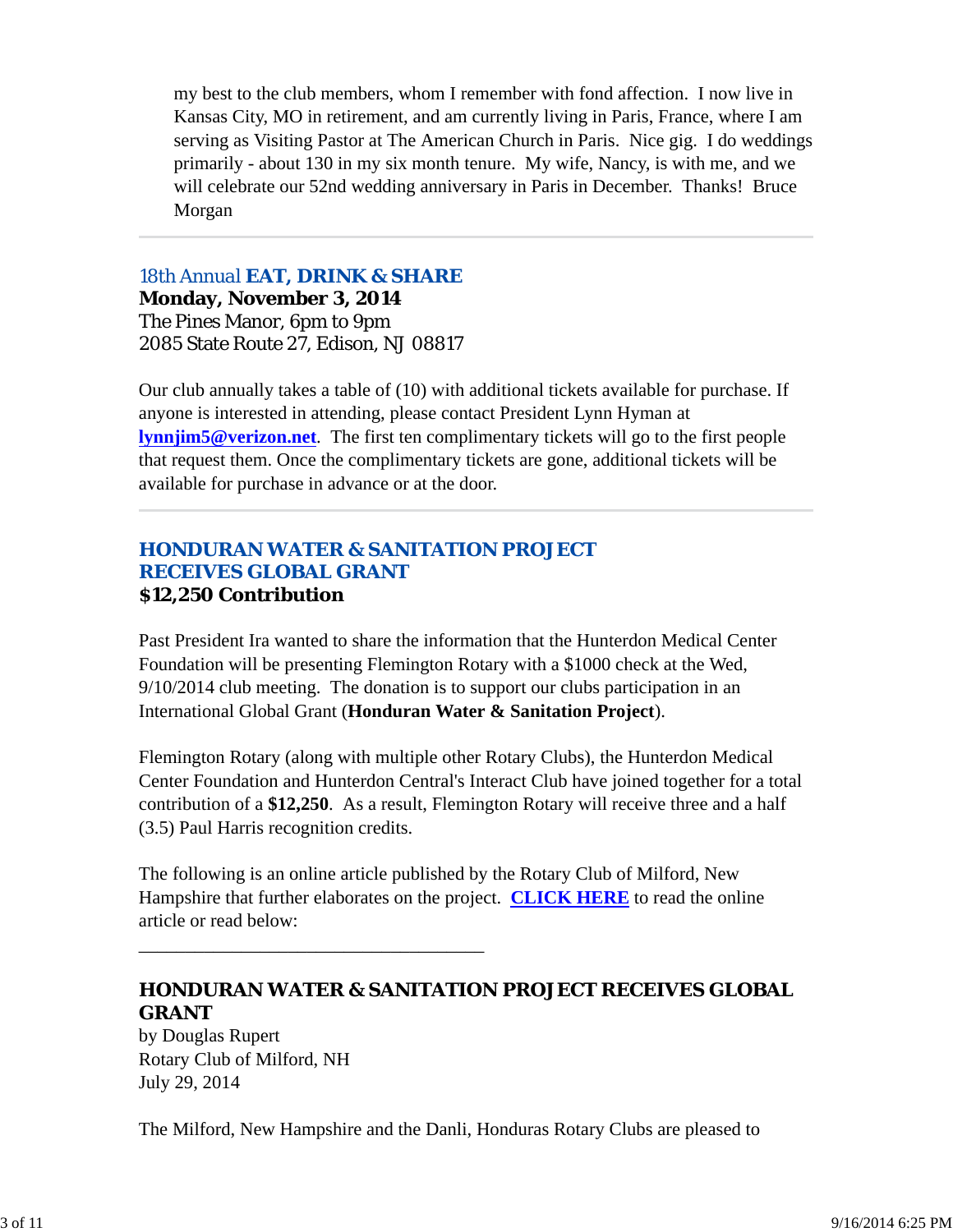announce that The Rotary Foundation has approved a Global Grant which, when completed, will improve the health of 425 families - including many children - by providing them with clean water, sanitation, and hygiene education. This project will serve nine dispersed, remote communities in the rural municipality of Trojes, Honduras, located along the Nicaraguan border, about three hours northeast of Danli. The total cost of the project is \$188,000, of which \$138,300 was funded by Rotary Clubs, Rotary Districts and The Rotary Foundation. The remaining funds will be provided by a Native Energy carbon credit program.

The goal of the project is to virtually eliminate water borne diarrheal disease in the communities by providing practical, simple sustainable tools, including appropriate pointof-use filtration technology, toilets; hygiene and sanitation training to individuals, teachers and communities; and on-going monitoring and follow-up.

In addition to the Milford Rotary Club, five other New Hampshire Rotary Clubs supported this project - Nashua, Nashua West, Souhegan Valley, Monadnock and Jaffrey-Rindge as well as the District Foundation Committee. Fourteen other Rotary Clubs from Maine, New York, **New Jersey**, Montana, Oregon and Washington also partnered on this project.

Milford Rotarian, Doug Rupert, who spearheaded this project, said "In a country where 80% of all known illnesses are caused from drinking contaminated water, this project will help address that issue for 425 families. We are pleased that Rotary, and the Milford Club in particular, can be part of the solution."

**Pure Water for the World, Inc.** (PWW), who has been working in Honduras for 12 years, has been selected as the implementing organization. Pure Water was founded in 1999 by the Brattleboro, Vermont Rotary Club, and in that time has provided over 500,000 people with a source of clean drinking water.

# *LUNCH DUES Invoice for 2014-2015* **From Lunch Treasurer, D.J. Wright**

D.J. Wright asked me to share the current Lunch Dues invoice. Please **CLICK HERE** to download a PDF of your invoice. If you have any questions, please contact D.J. Wright directly.



As you know, the Rotary Club of Flemington is a member of the H.C. Chamber of Commerce. This enables all Rotarians the ability to attend a Chamber function as a "member". If someone asks you what your business is, you would explain that you are a member representing the Rotary Club of Flemington. **Click Here** to visit the Chamber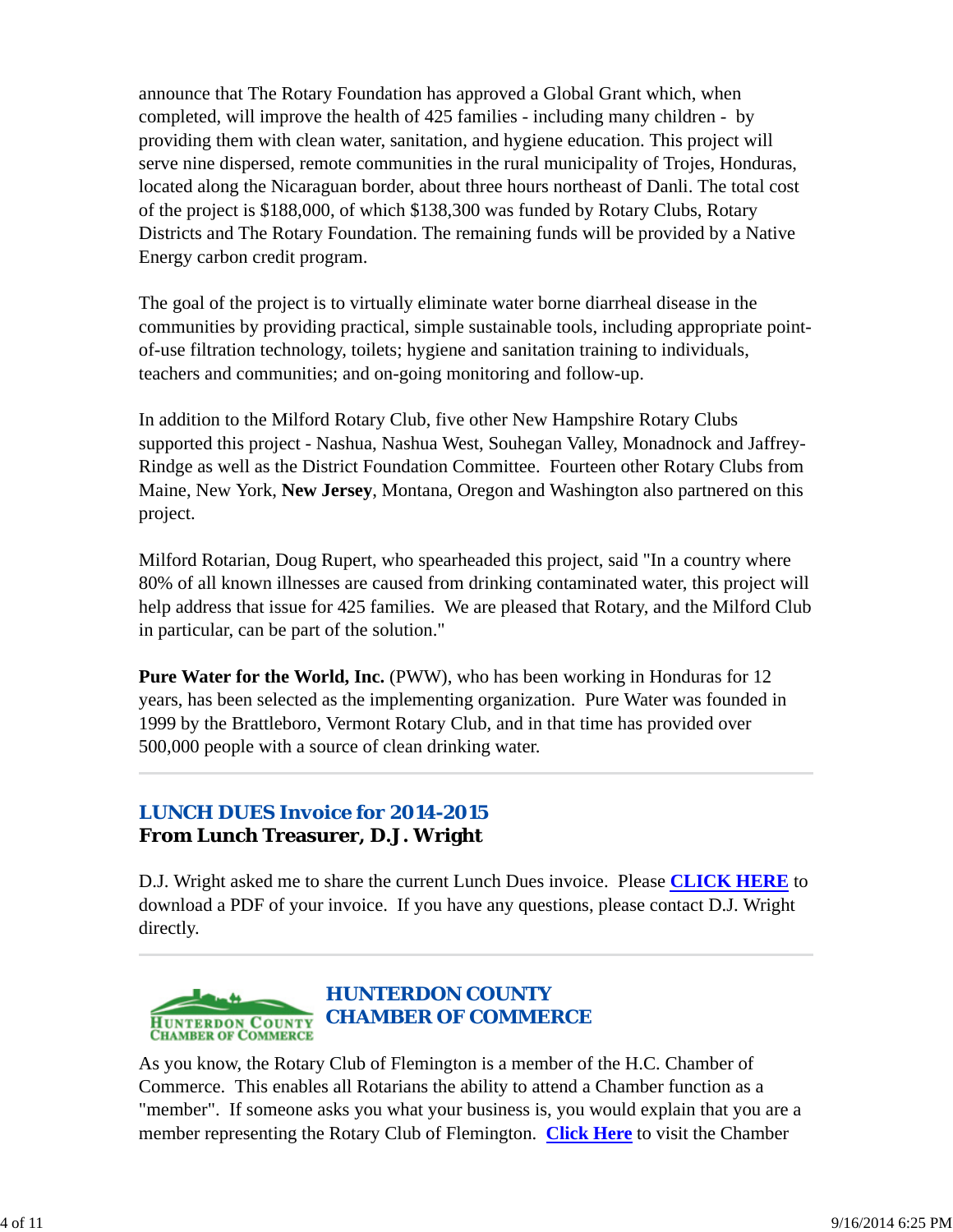website for a listing of upcoming events.

# *Hunterdon Chamber Internet Radio "THE ROTARY HOUR"*

#### **Mondays from 11am to 12noon**

PDG Megan Jones-Holt is the host of "The Rotary Hour" on the Hunterdon Chamber Internet Radio station and is looking for guests to have on the show. If you are intersted, please get in touch with Megan at (908)894-4590 or **mjonesholt@gmail.com**. **Click Here** to listen to the Hunterdon Chamber Internet Radio station from your PC, smart phone, mobile device, etc.



# *FLEMINGTON BUSINESS IMPROVEMENT DISTRICT*

www.downtownflemington.com

If you would like to learn more about events and activities going on around Flemington, please **CLICK HERE** to visit the Flemington Business Improvement District (BID) website.

### *ROTARY DISTRICT 7510 NEWS*

**Click Here** to read the current news from our Rotary District 7510.

#### *SPEAKERS & PROGRAMS BEING SOUGHT*

We are always seeking new or creative ideas for upcoming meeting programs and speakers. If you have any leads, please pass them onto Mick Schaible. **Click here** to generate an email directly to Mick.

# *UPCOMING DATES TO NOTE*

**Summary of Upcoming Club Meeting Programs**: Wed, 9/17: **MEETING CANCELED** in light of special 9/23 meeting. Tues, 9/23: District County Meeting at Copper Hill Country Club Wed, 9/24: **District Governor Mel Kevoe Official Visit**.

Wed, 10/01: TBA Wed, 10/08: TBA Wed, 10/15: TBA Wed, 10/22: Nancy McWilliams: Her recent trip to Iran. Wed, 10/29: **5th Wednesday Meeting**: Special Offsite Event to be announced.

Wed, 11/05: TBA Wed, 11/12: TBA Wed,  $11/19$ : TBA Wed, 11/26: TBA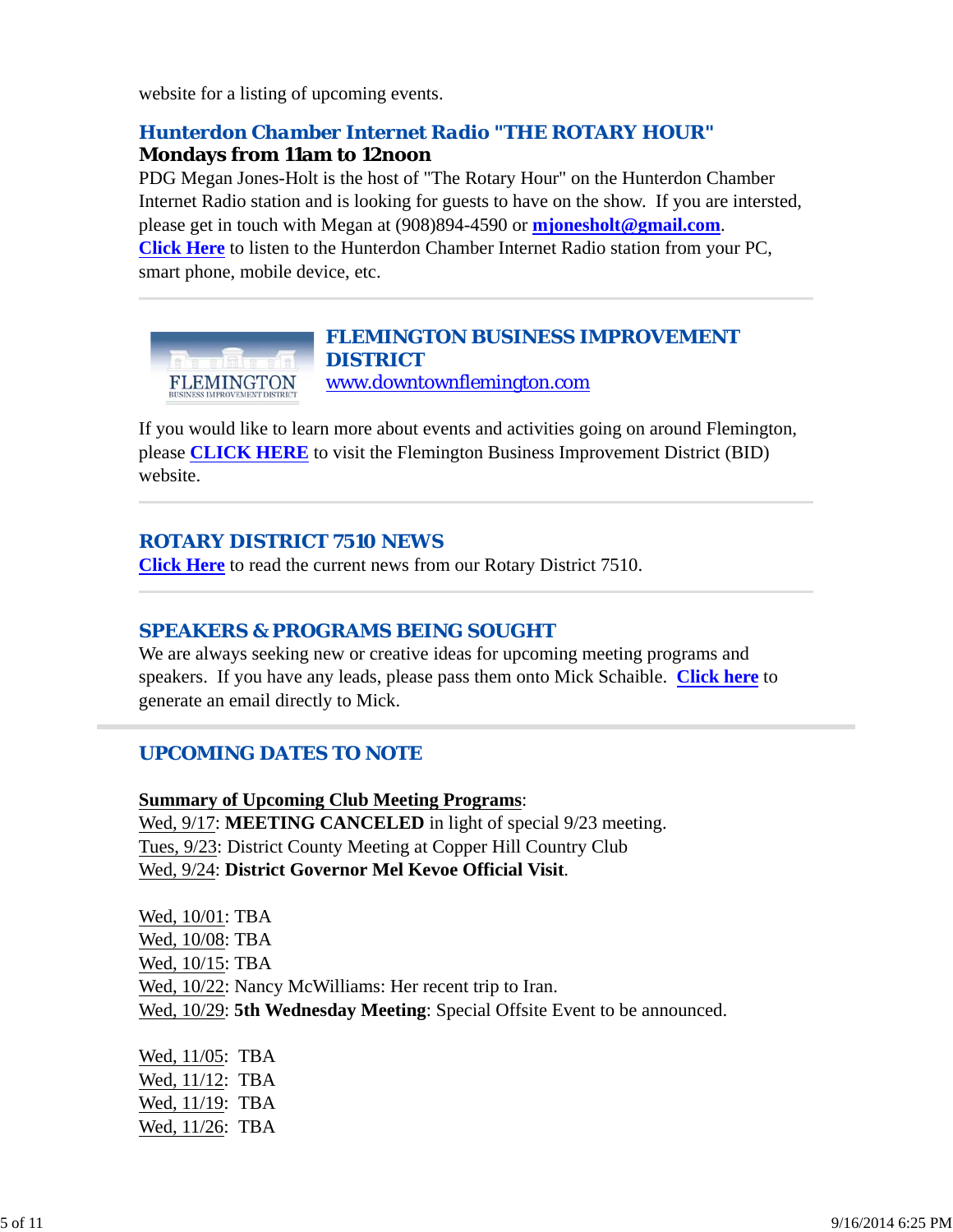Wed, 12/03: TBA Wed, 12/10: TBA Wed, 12/17: **Madrigal Girls Chorus** from H.C.R.H.S. for festive singing Wed, 12/24: TBA (Meeting Likely to be Canceled) Wed, 12/31: TBA (Meeting Likely to be Canceled)

**Next RCOF Board Meeting**: Thursday, 10/2/2014 at 6pm (usually the 1<sup>st</sup> Thursday). **Next Membership Meeting**: Wed, 10/8/2014 at 1:30 PM (usually the 2<sup>nd</sup> Wednesday).

#### **Upcoming RCOF Club Events, Fundraisers, Fellowship Events, Etc**.:

Sat, 11/01: 40th Annual **Pancake Day** Fundraiser Fri, 12/05: **Christmas Tree Lighting Ceremony** (Main Street, Flemington) Sun, 12/07: **Hunterdon Holiday Parade** at 5pm (Main Street, Flemington)

#### **Rotary District 7510 Events & Functions:**

Wed, 10/1: **Homes of Hope Dinner & Partner Awards** from 6-9pm (Hotel Somerset-Bridgewater, 110 Davidson Avenue, Somerset, NJ 08873)

Tues, 10/7: **Vocational Assembly** from 3:30pm to 9pm (The Pines Manor; 2085 Lincoln Highway, Edison, NJ 08817)

Mon, 11/3: **Eat, Drink & Share** from 6-9pm (The Pines Manor; 2085 Lincoln Highway, Edison, NJ 08817)

Sat, 11/15: **Foundation Grants Seminar** from 8am to 12noon (Hotel Somerset-Bridgewater, 110 Davidson Avenue, Somerset, NJ 08873)

Wed, 2/25: **President-Elect Training Seminar (PETS 1)** (Bridgewater Marriott Hotel, 700 Commons Way, Bridgewater, NJ)

Fri-Sat, March 20-21: **President-Elect Training Seminar (PETS 2)** (Hanover Marriott Hotel, 1401 Route 10 East, Whippany, NJ)

Fri-Sun, May 1-3: **2015 Rotary District Conference** (Harrah's Atlantic City Resort & Casino, 777 Harrah's Boulevard, Atlantic City, NJ)

Wed, 5/27: **Rotary District Assembly** at 2:30pm (Bridgewater Marriott Hotel, 700 Commons Way, Bridgewater, NJ)

Sat-Tues, June 6-9: **Rotary International Convention** in Sao Paulo, Brazil Thurs, 6/25: **District Changing of the Guard Dinner** (Primavera Regency, 1080 Valley Road, Stirling, NJ)

#### *COMMITTEE LIST:*

**Click Here** to download the listing of all current Club Committee's and its members.

#### *"MEMBERS ONLY" WEBSITE:*

# **Click Here for the Members Only section of the website to find:**

1) The "Membership Proposal Form" to propose a new member.

- 2) New Member Information.
- 3) An Online Copy of the Club Membership Directory.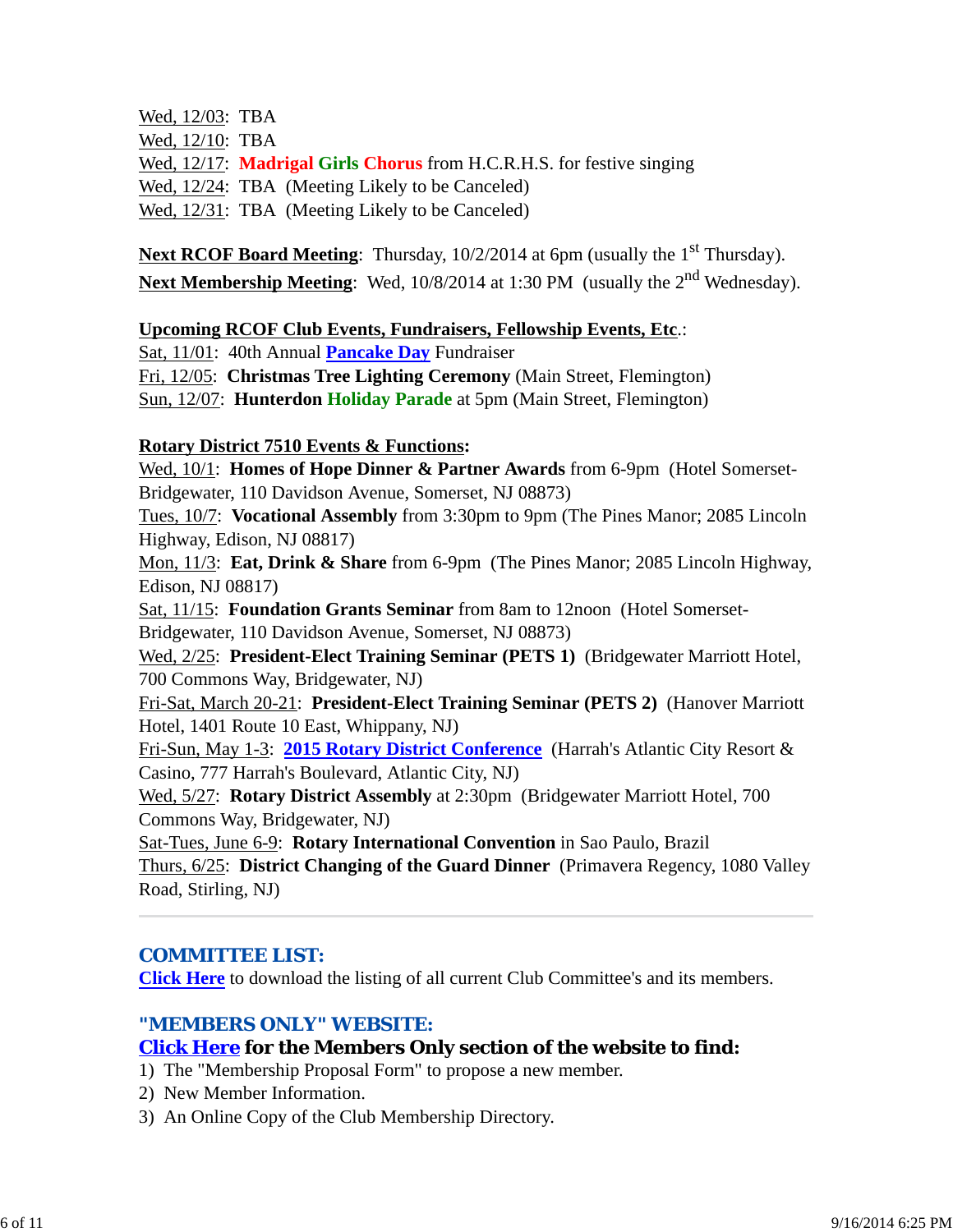4) A Link to All Photos Albums of the Club.

#### *ROTARY WEBSITE LINKS:*

Rotary International: **www.Rotary.org** Rotary District 7510: **www.RotaryNJ.org**

#### *NEARBY ROTARY CLUB MEETINGS:*

As A Rotarian, you are Welcome to attend a Rotary Club meeting anywhere in the world. Click here for the Rotary Club Locator App. Or see below for some local meetings:

#### Mondays

**Lambertville/New Hope** (6:30 pm) - Lambertville Station Restaurant; 11 Bridge Street, Lambertville NJ 08530 **Piscataway** (12:15 pm) - Radisson Hotel; 21 Kingsbridge Road, Piscataway, NJ 08854

#### Tuesdays

**Whitehouse** (12:15 pm) - Max's 22; 456 Route 22 West, Whitehouse Station, NJ 08889 **Princeton** (12:15 pm) - The Nassau Club; 6 Mercer Street, Princeton, NJ 08540 **Bridgewater-Bound Brook** (12:15 pm) - Arbor Glenn; 100 Monroe St, Bridgewater 08807

#### Wednesdays

**Branchburg Township** (7:30 am): Stoney Brook Grille; 1285 Route 28, North Branch, NJ 08876

**Flemington** (12:15pm): Copper Hill Country Club; 100 Copper Hill Road, Ringoes, NJ 08851

**Hillsborough Township** (6:15 pm): Pheasant's Landing; 311 Amwell Road (Rt. 514), Hillsborough, NJ 08844

#### Thursdays

**Clinton Sunrise** (7:30 am): Clinton Fire Department; New Street, Clinton, NJ 08809 **Somerville/Bridgewater** (12:15 pm): Bridgewater Manor; 1251 US Highway 202/206, Bridgewater, NJ 08807

**Trenton** (12:15 pm): Freddie's Tavern; 12 Railroad Avenue, West Trenton, NJ 08628

#### Fridays

**North Hunterdon** (12:15 pm): Beaver Brook County Club; 25 County Club Drive, Annandale, NJ 08801

**Princeton Corridor** (12:15pm): Hyatt Regency; 102 Carnegie Center, Rt. 1 North, Princeton, NJ 08540

#### eClub

**Rotary eClub of Hunterdon Horizon**: View website for meetings or online makeups.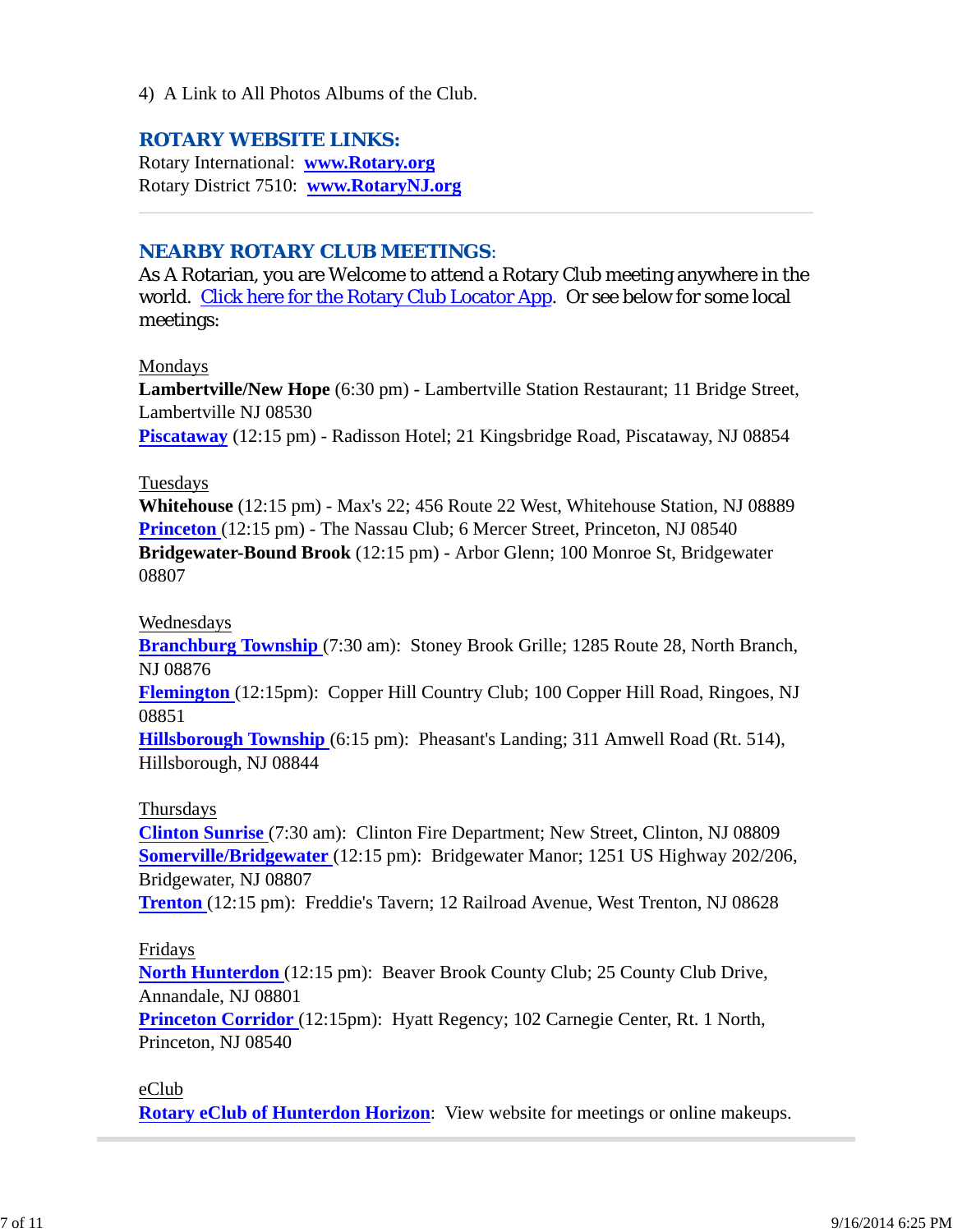# RI President's Call for Action in **2014-2015**: **"Light Up Rotary"**

# **Rotary Club of Flemington - Our 91st Year**

Founded October 3, 1923 \* Charter #1529 \* District 7510

| President                                                    | <b>Lynn Hyman</b>                              |  |  |
|--------------------------------------------------------------|------------------------------------------------|--|--|
| President-Elect                                              | <b>Mick Schaible</b>                           |  |  |
| Secretary                                                    | <b>Michele Kavanagh</b>                        |  |  |
| Treasurer, General                                           | <b>Bob Newland</b>                             |  |  |
| Treasurer, Lunch                                             | <b>D.J. Wright</b>                             |  |  |
| <b>Treasurer, Assistant Lunch</b>                            | <b>Harrie Copeland</b>                         |  |  |
| <b>Board Members</b>                                         | <b>Ira Liebross</b> (immediate past president) |  |  |
|                                                              | <b>Nancy Kahl</b>                              |  |  |
|                                                              | <b>Ken Skowronek</b>                           |  |  |
|                                                              | <b>Joe Ziegler</b>                             |  |  |
| Sergeant-at-Arms                                             | <b>Karen Widico</b>                            |  |  |
| <b>RI</b> President                                          | Gary C.K. Huang (Taiwan)                       |  |  |
| District Governor (DG)                                       | Melvin I. Kevoe "Mel" (Springfield, NJ)        |  |  |
| District Governor Elect (DGE)                                | Hal Daume (Berkeley Heights, NJ)               |  |  |
| District Governor Nomimee (DGN)                              | <b>Charles Minton</b> (Union, NJ)              |  |  |
| <b>Assistant District Governor (ADG)</b>                     | Mike Toscani (Lambertville-New Hope)           |  |  |
| Club Meetings: Wednesday, 12:15 pm, Copper Hill Country Club |                                                |  |  |

100 Copper Hill Road, Ringoes 08551



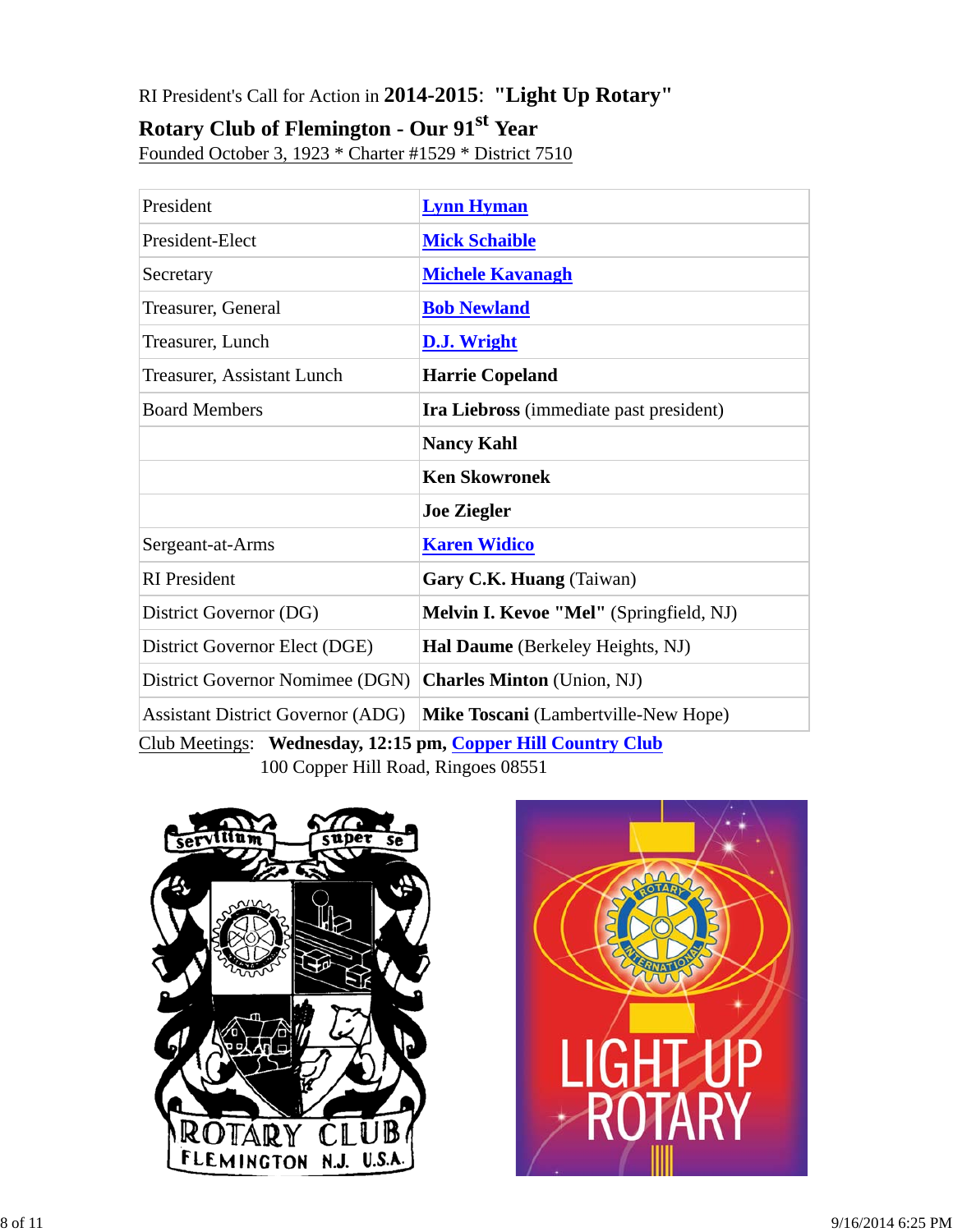# NEUTARY CLUBA



**MISSION STATEMENT:** The mission of Rotary International is to assist and guide Rotarians and Rotary clubs to accomplish the Object of Rotary to ensure Rotary's continuing relevance and to help build a better world, emphasizing service activities by individuals and groups that enhance the quality of life and human dignity, encouraging high ethical standards, and creating greater understanding among all people to advance the search for peace in the world.

**THE OBJECT OF ROTARY:** The object of Rotary is to encourage and foster the ideal of service as a basis of worthy enterprise and, in particular, to encourage and foster:

**1st**: The development of acquaintance as an opportunity for service;

**2nd**: High ethical standards in business and professions, the recognition of the worthiness of all useful occupations, and the dignifying of each Rotarian's occupation as an opportunity to serve society;

**3<sup>rd</sup>**: The application of the ideal of service in each Rotarian's personal, business and community life;

**4th**: The advancement of international understanding, goodwill, and peace through a world fellowship of business and professional persons united in the ideal of service.

*THE 4-WAY TEST*: "Of the things we think, say or do:

**1st**: Is it the Truth?

2<sup>nd</sup>: Is it Fair to all concerned?

**3rd**: Will it build goodwill and better friendships?

**4th**: Will it be beneficial to all concerned?"

# *ROTARY's AVENUE'S OF SERVICE*:

**1)** Through **Club Service**, we have fun, build lasting friendships, and make sure that our club runs well.

**2)** Through **Vocational Service**, we volunteer our professional skills to serve others and promote integrity in everything we do.

**3)** Through **Community Service**, we address local needs and work with our community to bring lasting improvements.

**4)** Through **International Service**, we meet humanitarian needs around the globe and promote world understanding and peace.

**5)** Through **Youth Service**, we work with young people to help them become the next generation of leaders, visionaries, and peacemakers.

# **2014-2015 CLUB MEMBER ROSTER Rotary Club of Flemington, NJ**

Current Number of Members: 46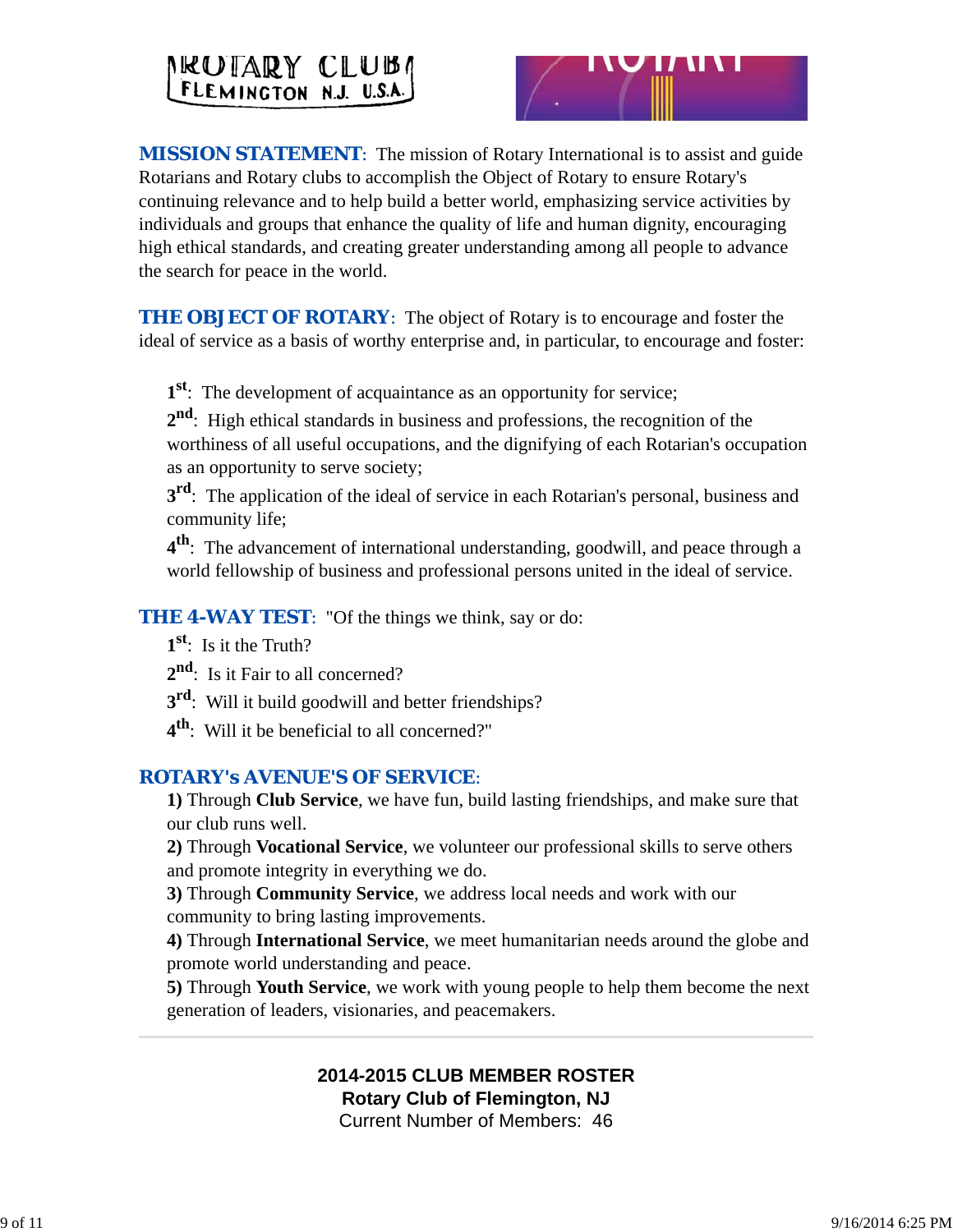| <b>Rotarian</b>                    | <b>Member Since</b> | <b>Classification</b>           |
|------------------------------------|---------------------|---------------------------------|
| Black, Bruce B.                    | 2007                | <b>Health and Fitness</b>       |
| Bohler, Herbert C. (Herb)          | 1977                | <b>Specialty Advertising</b>    |
| Chittenden, Robert L. (Bob)        | 2003                | M.E.F.P. Consulting Engineering |
| Clark, Arthur L. (Sandy)           | 1987                | Printing                        |
| Copeland, Harrie E. III            | 1976                | Auctioneering/Banking           |
| Davidson, James G. (Jim)           | 2002                | <b>Rubber Products</b>          |
| <b>Erskine, John</b>               | 2014                | <b>Youth Development</b>        |
| Ferrari, Frederick J. (Fred)       | 1964                | Orthodontia                     |
| Fisher, Charles H. (Charlie)       | 1961                | <b>Funeral Services</b>         |
| Fisher, Thomas H. (Tom)            | 2012                | Property & Casualty Insurance   |
| Harrison, Jeffrey (Jeff)           | 1996                | Psychotherapy                   |
| Hennessy, Jr., Richard (Rich)      | 2010                | <b>Financial Advisor</b>        |
| Hyman, Lynn                        | 2010                | <b>Retail Banking</b>           |
| Kahl, Nancy                        | 2012                | Massage Therapy                 |
| Kamnitsis, Christopher P. (Chris)  | 2001                | <b>Financial Planning</b>       |
| Kavanagh, Michele                  | 2013                | <b>Community Banking</b>        |
| Liebross, Ira                      | 1997                | <b>Family Medicine</b>          |
| Loew, Darren                       | 2002                | <b>Orthodontics</b>             |
| Martin, Teresa (Terry)             | 1993                | Solid Waste/Recycling           |
| Mazujian, Harry                    | 2004                | Clergy                          |
| McWilliams, Nancy                  | 1992                | Psychotherapy                   |
| Metz, Kim                          | 2007                | <b>Technical Education</b>      |
| Muller, George D.                  | 1964                | <b>Cut Glass Manufacturing</b>  |
| Nastasi, William (Bill)            | 1996                | <b>General Contracting</b>      |
| Newland, Robert D. (Bob)           | 1998                | Insurance                       |
| Ownes, Terry M.                    | 1987                | <b>Floor Covering</b>           |
| Phelan, Christopher J. (Chris)     | 2009                | <b>Chamber Of Commerce</b>      |
| Randolph, R. Wayne                 | 1982                | <b>Veterinary Medicine</b>      |
| Reinbacher, Otto A.                | 1997                | Clergy                          |
| Rogow, Stephen S. (Steve)          | 1973                | <b>Orthodontics</b>             |
| Schaible, R. Michael (Mick)        | 1998                | <b>Appraisal Services</b>       |
| Skowronek, Kenneth J. (Ken)        | 1994                | <b>Family Law</b>               |
| Sollner, Richard F. (Dick)         | 1962                | Air Transportation              |
| <b>Steffner, Christina (Chris)</b> | 2014                | <b>Education</b>                |
| Stothoff, Richard H. (Dick)        | 1966                | <b>Sanitary Engineering</b>     |
| Stout, Deborah (Debbie)            | 2013                | <b>Retail Banking</b>           |
| Thatcher, Thomas P. (Tom)          | 2006                | <b>Professional Planning</b>    |
| Weinstein, Theodore H. (Ted)       | 1994                | <b>Pulmonary Medicine</b>       |
| Widico, Karen A.                   | 1997                | <b>Public Health Services</b>   |